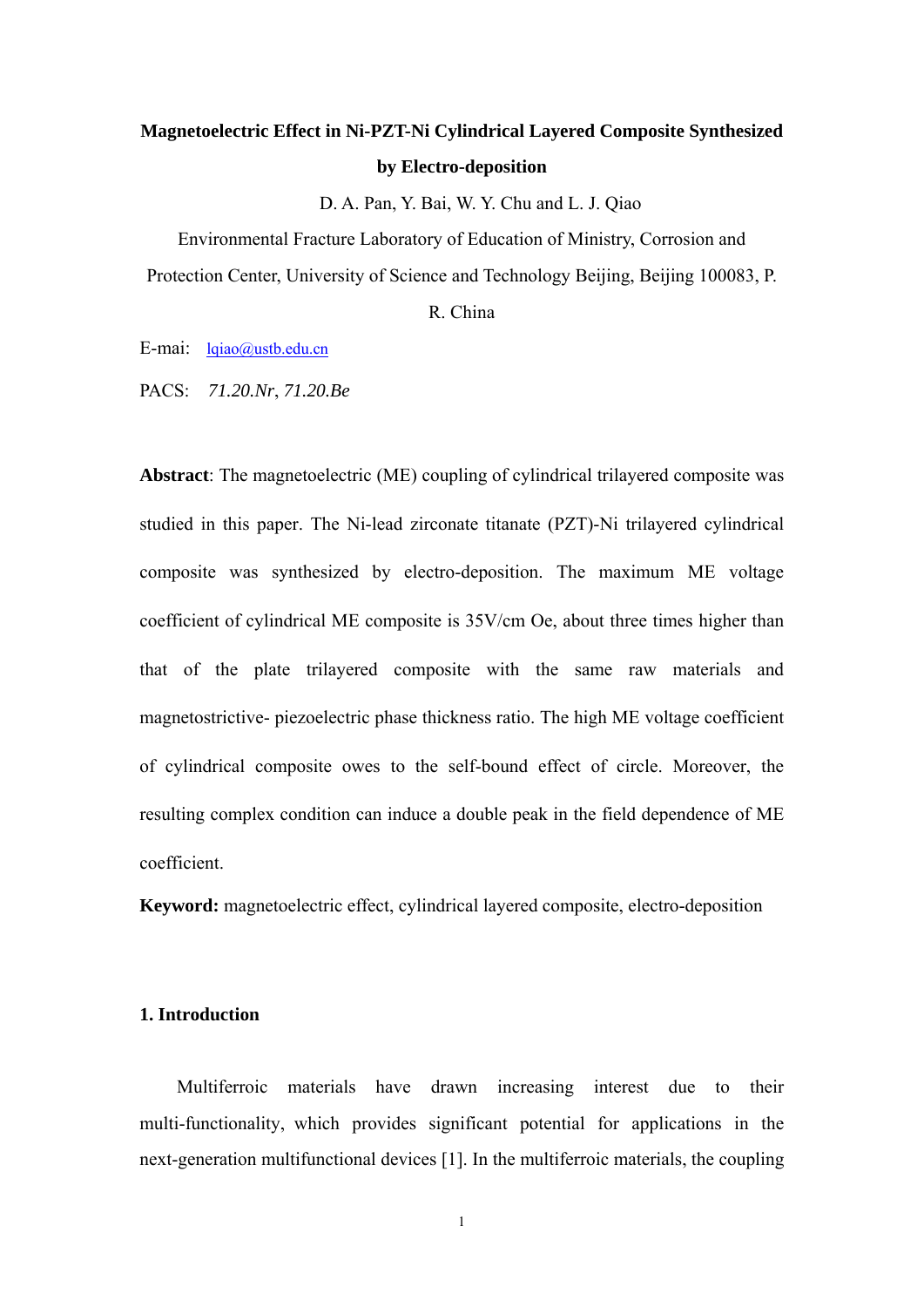interaction between ferromagnetic and ferroelectric can produce some new effects, such as magnetoelectric (ME) effect and magnetodielectric effect [2].

From 1970s, many particulate [3-5] and in-situ-grown [6-7] magnetoelectric composites have been developed by using piezoelectric materials and magnetostrictive ferrites to overcome the problems of single-phase magnetoelectric materials, i.e. low magnetoelectric response and requirement of low temperature [8]. However, these composites have shortcomings in reproducibility and reliability, such as control of the connectedness of phases, and their magnetoelectric voltage coefficient is also insufficient for practical applications [5].

To obtain higher ME coefficient, various layered ME composites, such as Tb1−xDyxFe2−y (Terfenol-D)/ Pb(ZrTi)O3 (PZT), ferrite / PZT, and Terfenol-D/PVDF laminates, were widely investigated in the past several years, where giant magnetostrictive materials and giant piezoelectric materials were selected as the components [9-15]. In these layered ME composites, the ME coefficient depends on the magnetic-mechanical-electric coupling between magnetostrictive layer and piezoelectric layer, so interfacial binding also greatly influences the ME coefficient of layered composites. To improve the interfacial binding between different layers, we developed ME layered composite by electro-deposition. A high ME voltage coefficient of 13V/cm Oe was obtained in a Ni/PZT/Ni trilayered composite. Moreover, electro-deposition can be used to fabricate magnetoelectric coupling devices with complex shapes and easily control the thickness of each layer. That overcomes the limitation of previous preparation method, that only simple shape layer, such as disk, square and rectangle, can be made into ME laminates. Wan [16] reported that the ME voltage coefficient of the arched trilayered composite was larger than that of the plate trilayered composite. It indicates that the ME voltage coefficient is able to be enhanced through improving the shape or configuration of ME composite. In this work, cylindrical Ni-PZT-Ni trilayered composites were synthesized by electro-deposition, and high magnetoelectric coefficient was obtained.

#### **2. Experimental details**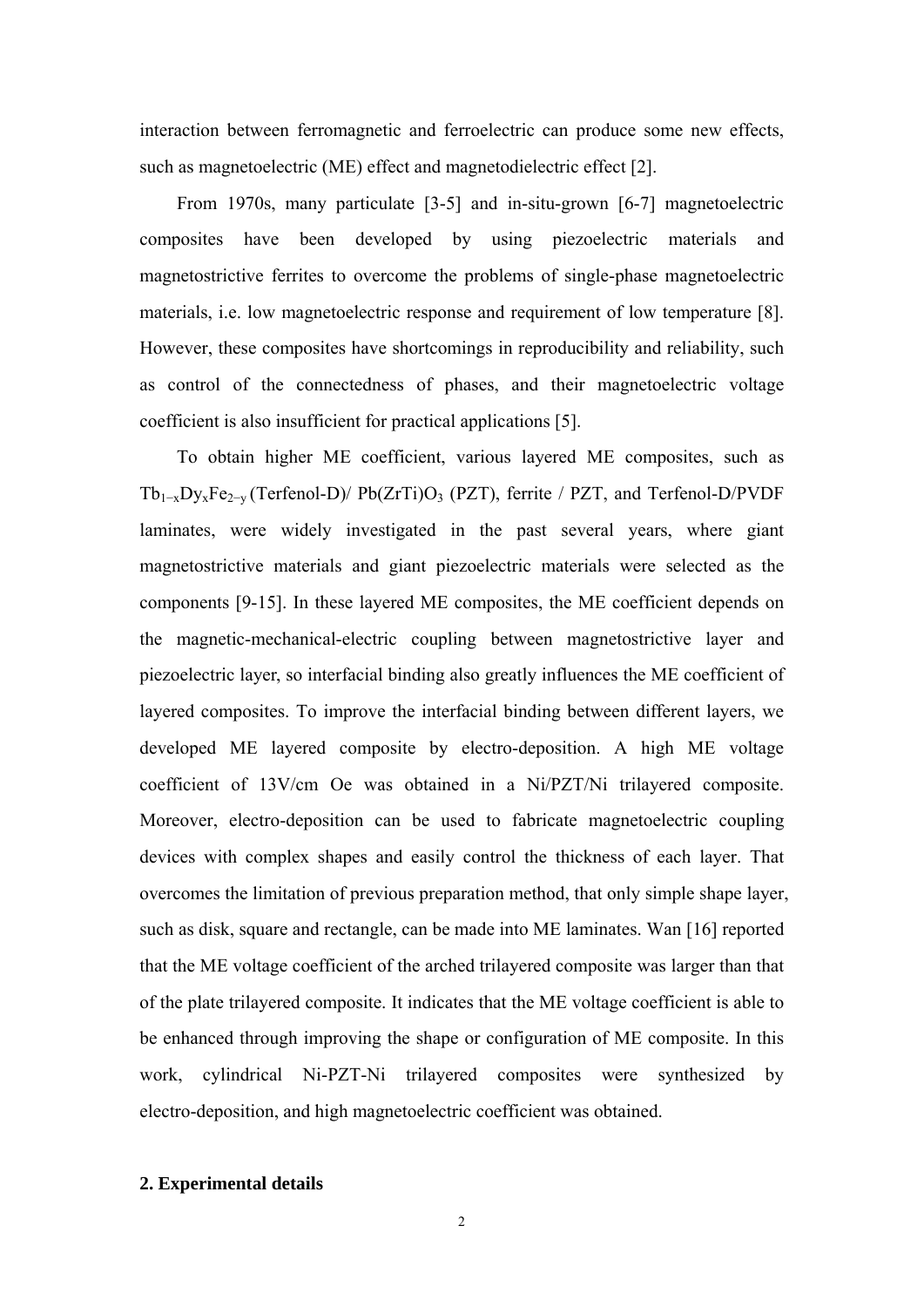After materized and jointed electrodes on outer and inner sides, A PZT cylinder (20mm outer diameter, 18mm inner diameter and 8mm height) was polarized at 425 K in an electric field of 30-50 kV/cm along radial direction.(Fig. 1) Then, PZT cylinder was bathed in nickel aminosulfonate plating solution, and was electrodeposited Ni on both sides. After 10 hours of electro-deposition, the total thickness of Ni is about 1mm.

During ME measurement, samples were subjected to a bias magnetic field  $H_{DC}$ superimposed with an AC field δ*H* (1 kHz-120 kHz). The generated voltage δ*V* across the thickness of the cylinder was amplified and measured by an oscilloscope. Since AC magnetic field δ*H* was generated by a Helmholtz coil, the amplitude of AC magnetic field  $\delta H = 22$  Oe when the amplitude of AC current is equal to 1A through the coil. The ME voltage coefficient was calculated according to  $\alpha_E = \delta V / (t_{PZT} \cdot \delta H)$ , where  $t_{PZT}$  is the thickness of PZT. In the experiment, two ME voltage coefficients of  $\alpha_{\text{E,A}}$  and  $\alpha_{\text{E,V}}$  were obtained corresponding to two conditions,  $H_{DC}$  and  $\delta H$  along or vertical to the axis of cylinder.(Fig. 1)

#### **3. Results and discussion**

Firstly, the dependence of  $\alpha_{\text{E,A}}$  and  $\alpha_{\text{E,V}}$  on bias magnetic field  $H_{\text{DC}}$  was measured at 1 kHz.(Fig.2) With the enhancement of axial magnetic field,  $\alpha_{EA}$ increases first, reaches a maximum at  $H_m$ =450 Oe, and then decreases rapidly. In contrast, with the enhancement of vertical magnetic field, except a shape peak of  $\alpha_{E,V}$ at  $H_{\text{ml}}$ =160 Oe, a second flat peak appears at  $H_{\text{ml}}$ =4100 Oe.

For a plate layered composite, as  $H_{DC}$  and  $\delta H$  are applied along the length direction, a sharp peak of  $\alpha_E$  always appears at the low field. However, as  $H_{DC}$  and  $\delta H$ are applied along the thickness direction, a flat peak of  $\alpha_E$  appears at the high field.(Fig. 3a-b) That difference originates from the influence of shape demagnetization on the magnetostriction of the magnetostrictive phase[17]. The ME coefficients are directly proportional to magnetostrictive coefficient  $q \sim \delta \lambda / \delta H$ , where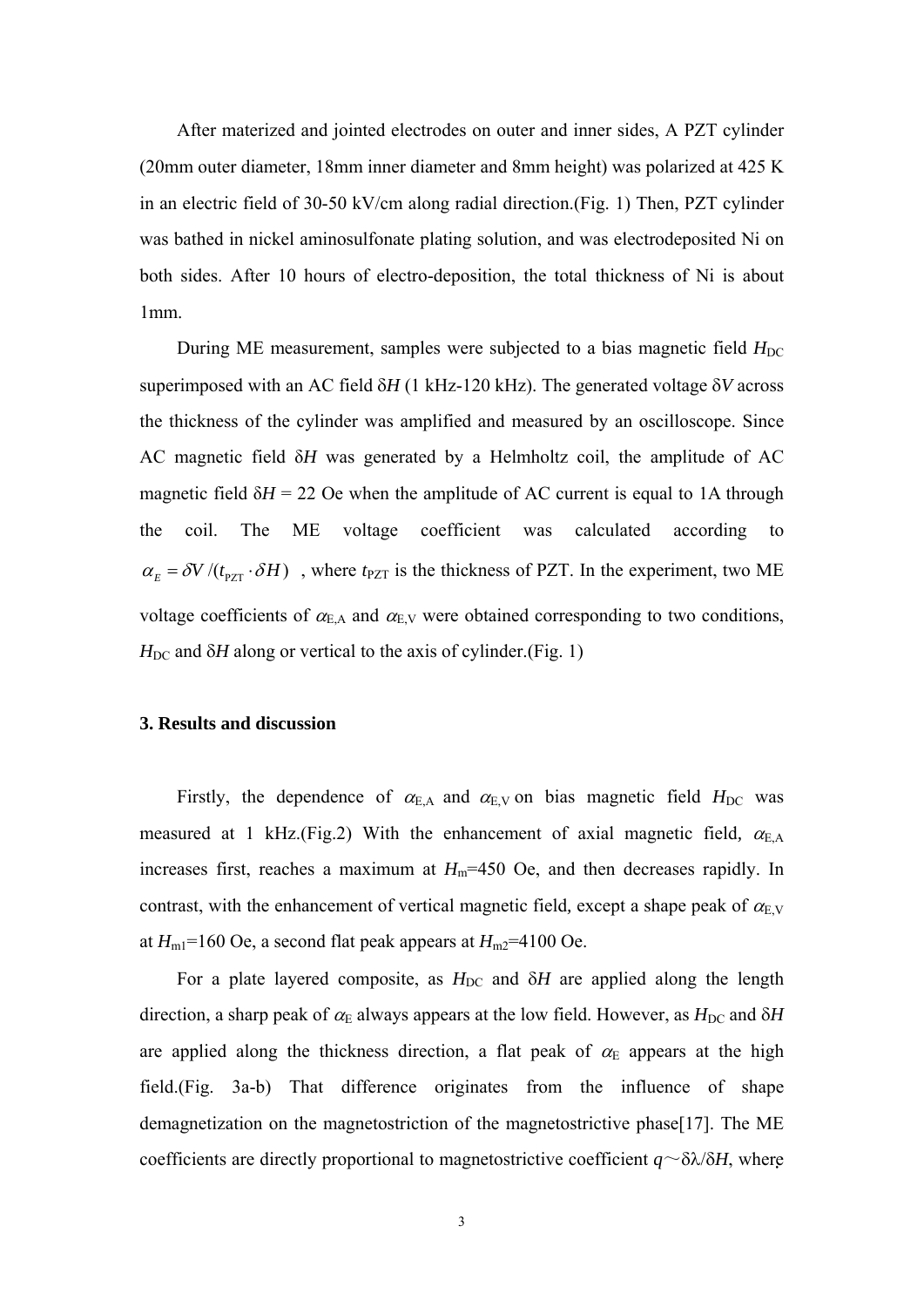$\delta \lambda$  is the magnetostriction. The plate shape of magnetostrictive phase determines that in-plane magnetostriction will be much easier, so the maximum of  $\alpha_E$  is larger and the corresponding frequency is lower.

The cylindrical ME composite can be divided to a series of infinitesimal plate units. (Fig. 1) In the axial mode, the fields are applied along the length direction of each infinitesimal plate unit, so a sharp peak of  $\alpha_{E,A}$  appears at low field. As the magnetic fields are vertical to the axis of cylinder, the condition will be more complex. In this condition, each infinitesimal unit slopes in the fields, and can be regarded as the parallel combination of two plate units, one parallel to the fields and the other normal to the fields. As a result, a sharp peak at low field and a flat peak at high field appear simultaneously in the field dependence of  $\alpha_{E,V}$ . Moreover, a plate ME composite sloping in the field and the parallel combination of two plate ME composites were measured.(Fig.3 c-d) Similar curves with double peaks in the field dependence of ME voltage coefficient confirm our above statement on cylindrical ME composite.

Figure 4 shows the frequency dependence of  $\alpha_{\text{E,A}}$  and  $\alpha_{\text{E,V}}$  measured at a fixed bias field. For both  $\alpha_{E,A}$  and  $\alpha_{E,V}$ , there is a sharp resonance peak at  $f \approx 63.8$  kHz, where the large ME coefficient is associated with the electromechanical resonance (EMR) [18]. Similar resonance was also reported in plate trilayered composites [19]. For the cylindrical ME composite with the thickness ratio of  $t_{\text{Ni}}/(t_{\text{Ni}}+t_{\text{PZT}})=1/2$ , the maximum ME voltage coefficient is  $\alpha_{E,V}=35$  V/cm Oe at 160 Oe, which is about three times larger than that of a plate trilayered composite with the same magnetostrictive -piezoelectric phase ratio,  $\alpha_{E,31}$ =13V/cm Oe.(Fig. 5)

The higher ME coefficient of cylindrical ME composite originates from the complex stress condition due to the self-bound effect of circle. For a plate composite in free boundary condition, only one piezoelectric mode of  $d_{31}$  in piezoelectric phase contributes to ME coupling, while the much higher *d*33 does not play a role. But the stress condition in a cylindrical ME composite is much more complex. When the magnetostrictive Ni ring expands in the magnetic fields, not only the circumference increases, but also the diameter rises at the same time due to the self-bound effect of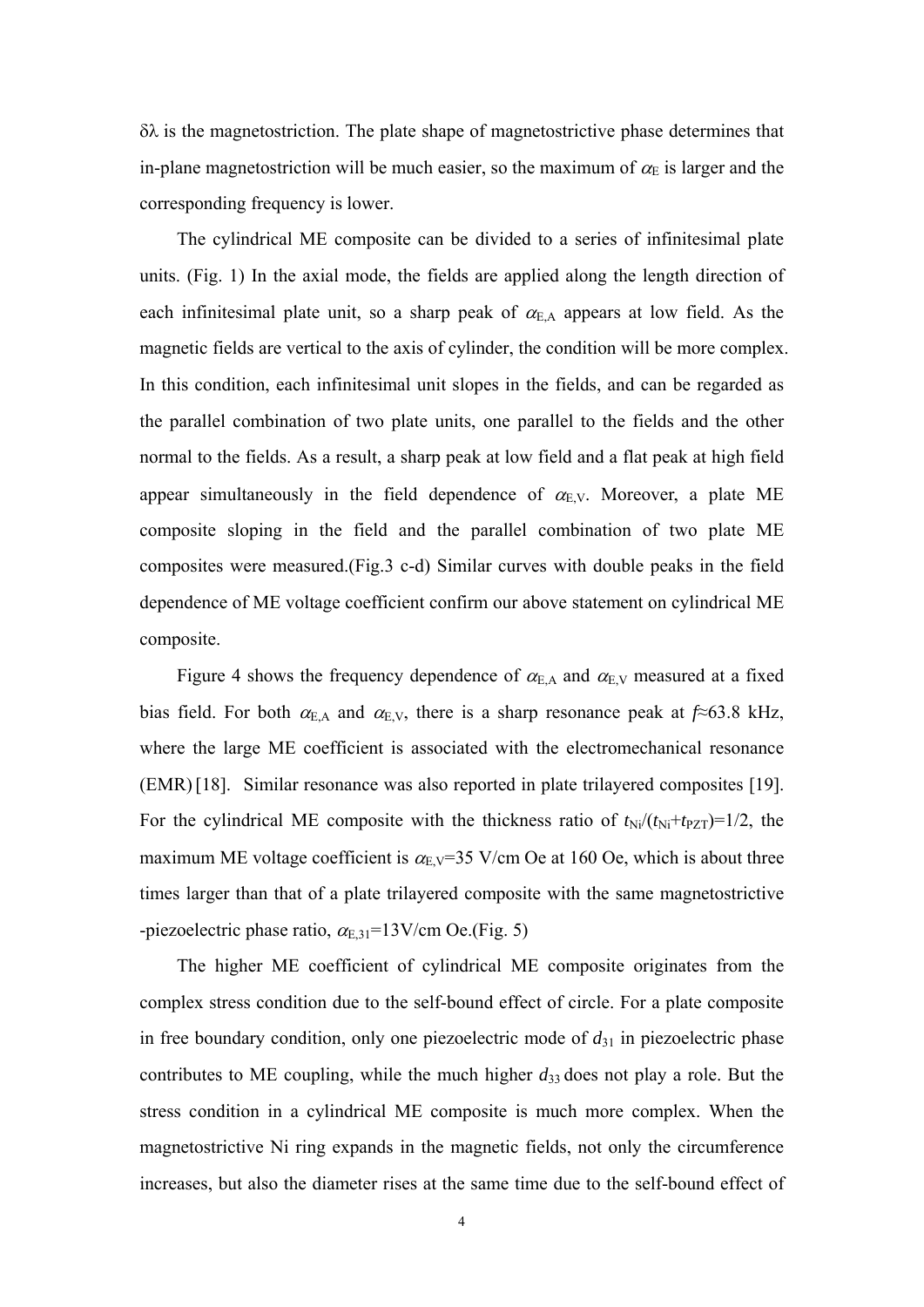circle. Then each piezoelectric PZT infinitesimal unit will suffer a radial force and a tangent force simultaneously due to the shape change of Ni layers. Two piezoelectric modes of *d*33 and *d*31 in PZT contribute to the ME coefficient at the same time, so the cylindrical ME composite has a higher ME voltage coefficient than plate one. It was reported that the clamped plate ME composite had larger ME voltage coefficient than that in free boundary condition, because both  $d_{31}$  and  $d_{33}$  worked for the ME coupling [20]. Although in our experiment not an external mechanical force but the self-bound effect of circle changes the free boundary condition of ME composite, it is similar that *d*33 plays an important role in the high ME coefficient.

#### **4. Summary**

In summary, the Ni-PZT-Ni trilayered cylindrical composite was synthesized by electro-deposition. The maximum ME coefficient of the cylindrical trilayered composite is 35 V/cm Oe, which is about five times higher than that of the plate trilayered composite with the same magnetostrictive- piezoelectric phase thickness ratio. Electro-deposition provides an efficient method to synthesize various ME composites with complex structures, so that better ME properties can be obtained though structure design. The improvement of preparation method may promote the development of ME composite towards practical application notably.

#### **Acknowledgment**

 This project was supported by program for Changjiang Scholars, Innovative Research Team in University (IRT 0509) and the National Natural Science Foundation of China under Grant No. 50572006.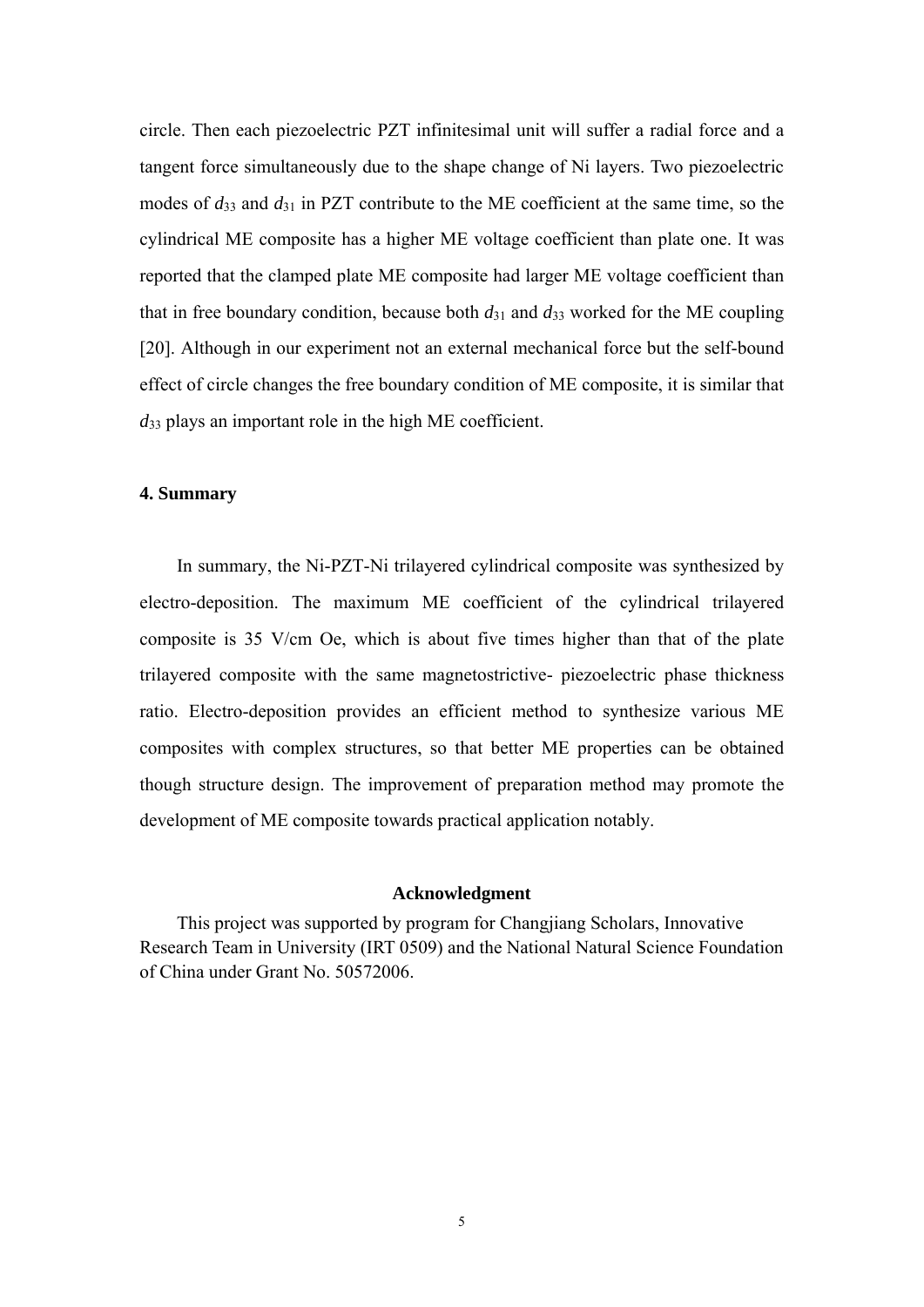#### **References**

- [1] Schmid H, 1994 Ferroelectrics **161** 1
- [2] Hur N, Park S, Sharma P A, Guha S and Cheong S-W, 2004 Phys. Rev. Lett. **93** 107207
- [3] Boomgaard J van den and Borm R A J, 1978 J. Mater. Sci. 13 1538
- [4] Boomgaard J van den, Van Run A M J G and Suchtelen J Van, 1976 Ferroelectrics, 10 295
- [5] Ryu J, Carazo A V, Uchino K and Kim H E, 2002 J. Electroceram. 8 107
- [6] Van suchtelen J, 1972 Philips Res. Rep. 27 28
- [7] Boomgaard J van den, Terrell D R, Born R A J and Giller H F J I, 1974 J. Mater. Sci. 9 1705
- [8] O'Dell T H, 1965 Electron. Power. 11 266
- [9] Shi Z, Nan C W, Zhang J, Cai N and Li J F, 2005 Appl. Phys. Lett. **87** 012503
- [10]Wan J G, Wang X W, Wu Y J and Liu J M, 2005 Appl. Phys. Lett. **86** 122501
- [11]Ryu J, Carazo A V, Uchino K and Kim H E, 2001 Jpn. J. Appl. Phys., Part 1 **40** 4948
- [12]Ryu J, Priya S, Carazo A V and Uchino K, 2001 J. Am. Ceram. Soc. **84** 2905
- [13]Mori K and Wuttig M, 2002 Appl. Phys. Lett. **81** 100
- [14]Nan C W, Liu L, Cai N, Zhai J Y, Ye Y and Lin Y H, 2002 Appl. Phys. Lett. **81** 3831
- [15]Nan C W, Liu G and Lin Y H, 2003 Appl. Phys. Lett. **83** 4366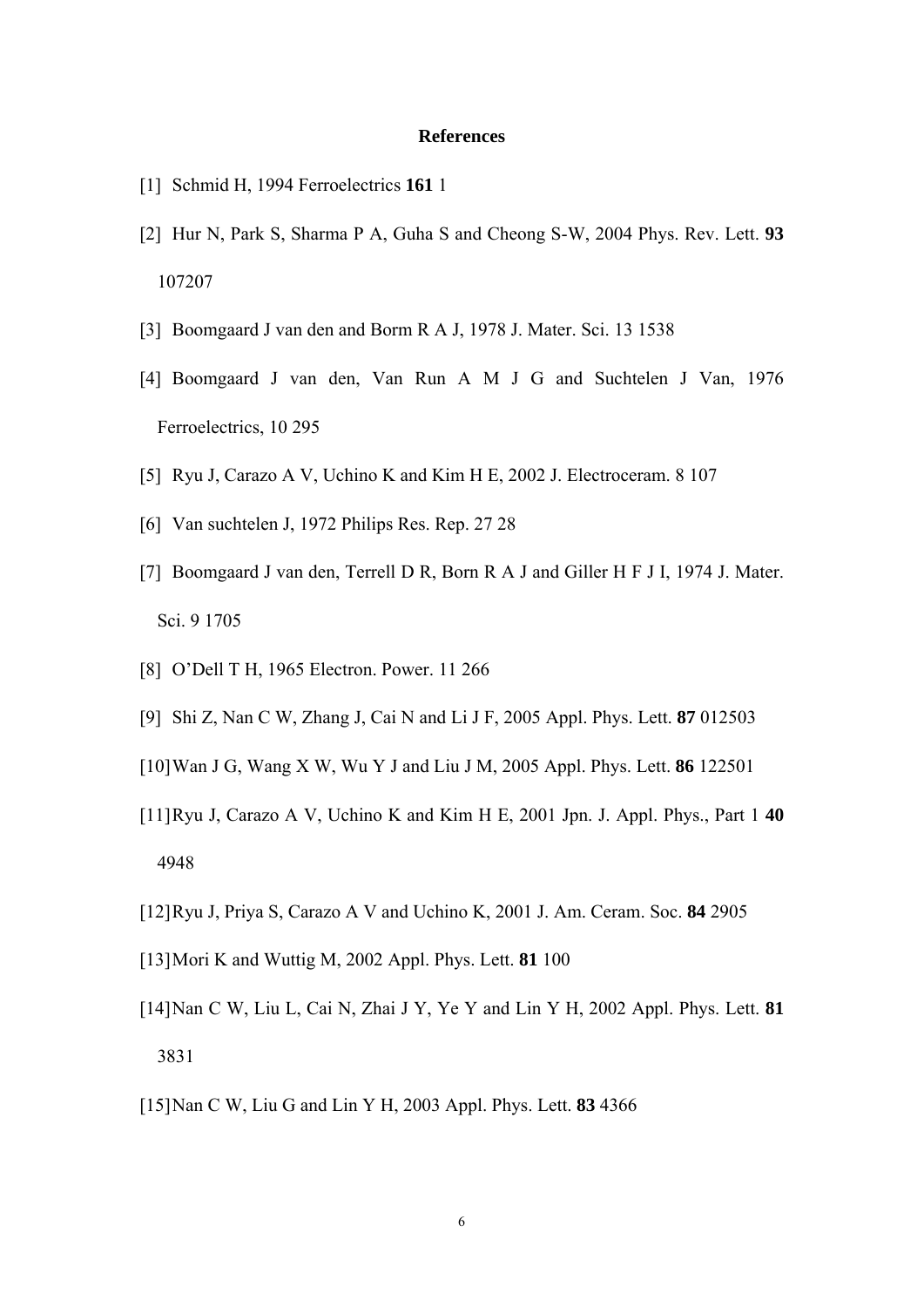- [16]Wan J G, Li Z Y, Zeng M, Wang H H and Liu J M, 2005 Appl. Phys. Lett. **86**  202504
- [17]Burgt C M V, 1953 Philips Res. Rep. **8** 9
- [18]IEEE Standard on Piezoelectricity, ANSI/IEEE Standard, 1987 Report **176**
- [19]Dong S X, Zhai J Y, Bai F M, Li J F, Viehland D and Lograsso T A, 2005 J. Appl. Phys. **97** 103902
- [20]Guo S S, Lu S G, Xu Z, Zhao X Z and Or S W, 2006 Appl. Phys. Lett. **88** 182906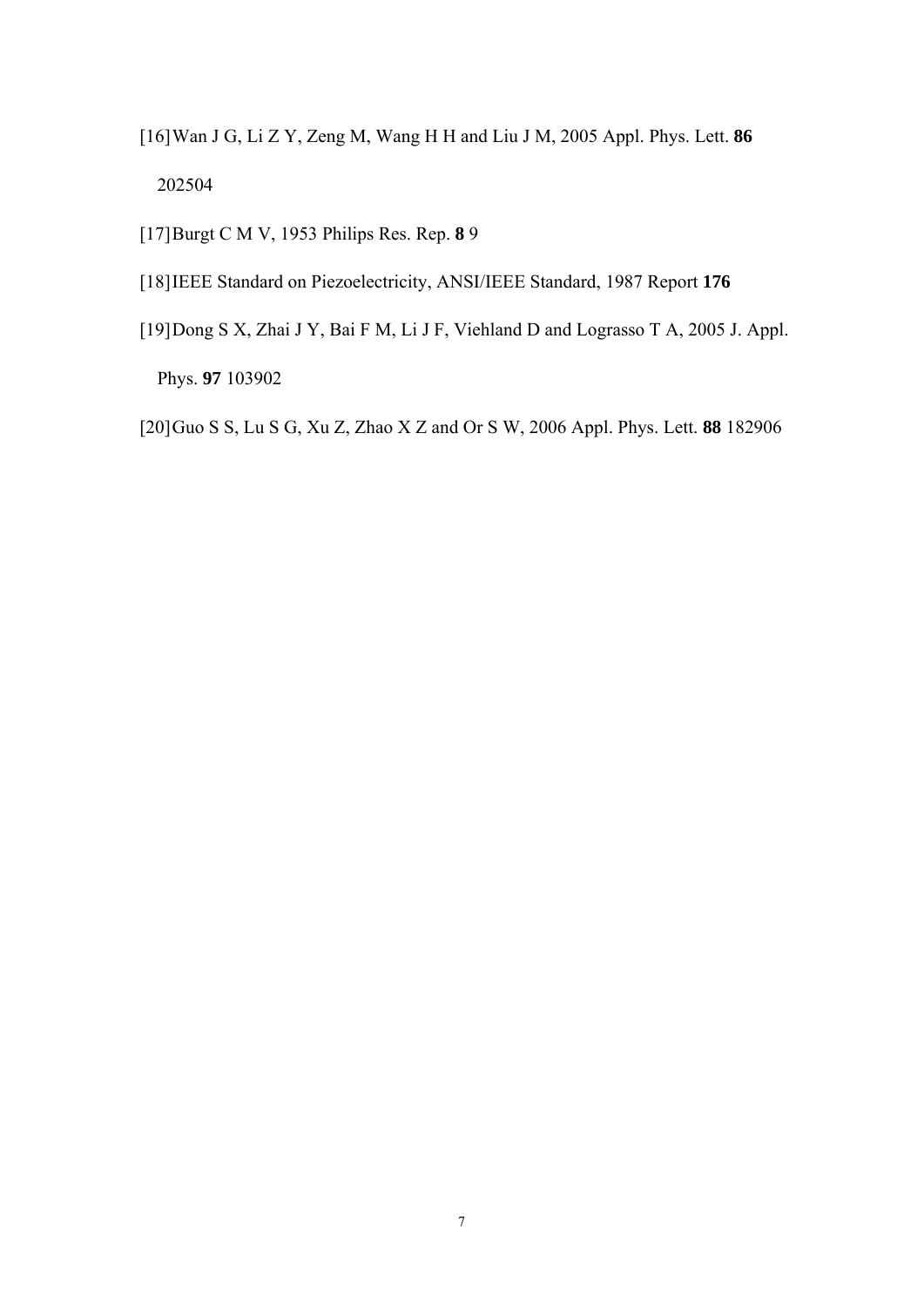## **Figure Captions Page**

FIG. 1. Structure sketch of cylindrical layered composite.

FIG. 2. Dependence of ME voltage coefficient  $\alpha_{E,A}$  (a) and  $\alpha_{E,V}$  (b) on bias field  $H_{DC}$ at *f*=1 kHz of AC field δ*H* for the Ni-PZT-Ni cylindrical layered composite.

FIG. 3. Dependence of ME voltage coefficient on field  $H_{DC}$  at  $f=1$  kHz of Ni-PZT-Ni plate composite with dimension of  $10\times20\times0.8$  mm<sup>3</sup>; (a) the plate sample parallel to the field, (b) the plate sample vertical to the field, (c) the parallel connection of two plate samples, (d) the plate composite sloping in the field,  $\theta = 45^\circ$ .

FIG. 4. Frequency dependence of ME voltage coefficient of Ni-PZT-Ni cylindrical layered composite: (a)  $\alpha_{E,A}$  at  $H_m$ =450 Oe, (b)  $\alpha_{E,V}$  at  $H_m$ 1=160 Oe, (c)  $\alpha_{E,V}$  at *H*m2=4100 Oe.

FIG. 5. Frequency dependence of ME voltage coefficient  $\alpha_{E,31}$  of Ni-PZT-Ni plate layered composite with dimension of  $10 \times 20 \times 0.8$  mm<sup>3</sup> at  $H_{\text{DC}}=H_{\text{m}}$ . The total thickness of Ni is about 0.8mm.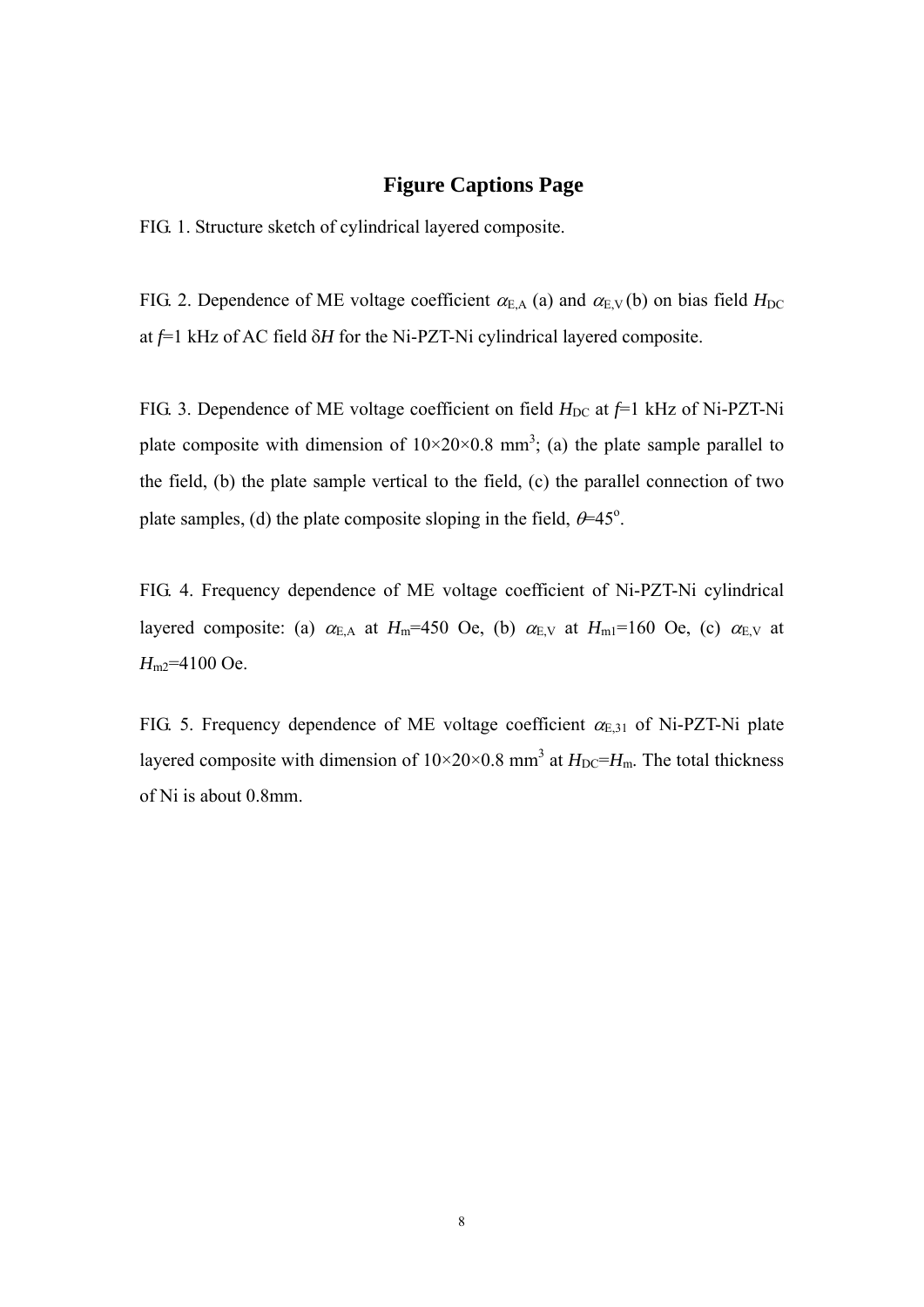

FIG. 1. Structure sketch of cylindrical layered composite.



FIG. 2. Dependence of ME voltage coefficient  $\alpha_{E,A}$  (a) and  $\alpha_{E,V}$  (b) on bias field  $H_{DC}$  at  $f=1$  kHz of AC field δ*H* for the Ni-PZT-Ni cylindrical layered composite.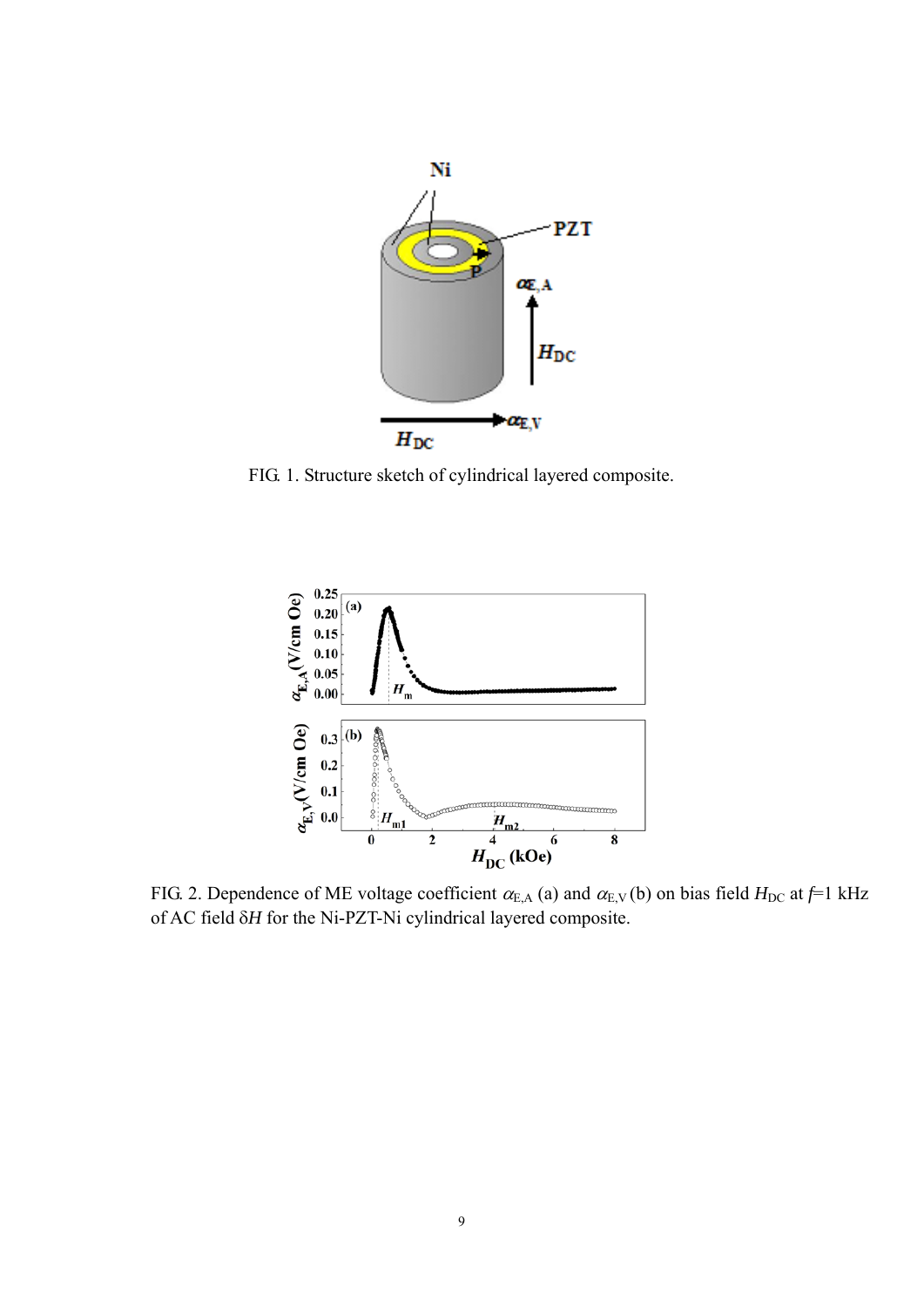

FIG. 3. Dependence of ME voltage coefficient on field  $H_{DC}$  at  $f=1$  kHz of Ni-PZT-Ni plate composite with dimension of  $10\times20\times0.8$  mm<sup>3</sup>; (a) the plate sample parallel to the field, (b) the plate sample vertical to the field, (c) the parallel connection of two plate samples, (d) the plate composite sloping in the field,  $\theta = 45^\circ$ .